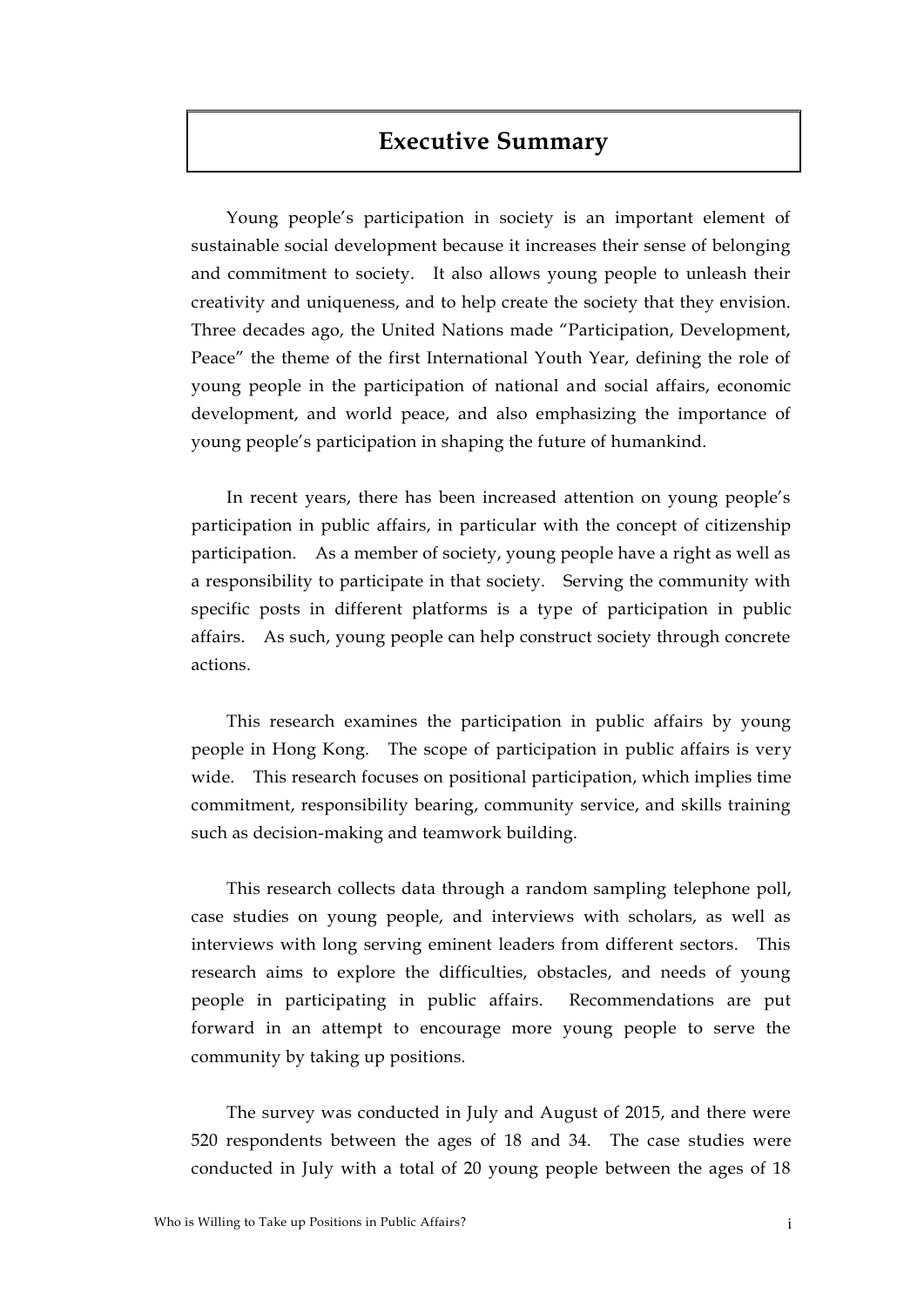and 33. The interviews were conducted in July and August with 5 scholars and leaders.

### **Key Figures of the Survey**

# **1. Respondents affirmed the value of positional participation in public affairs.**

A total of 64.4% of respondents thought that participation in public affairs could help increase young people's sense of commitment to society. The respondents considered altruism (22.7%), community care (21.1%), and a contributing spirit (19.3%) to be the three most appreciated elements of people who participated in public affairs.

The case studies noted that young people believed positional participation in public affairs to be a social responsibility. Some of them also confirmed the value of positional participation in developing personal skills, including time management, decision-making, ability to face the public, and interpersonal network building.

### **2. Respondents related themselves to society positively, but disbelieved their power to affect social policies.**

More than three-fifths (61.9%) of the respondents said they had a sense of belonging toward Hong Kong. Over half of the respondents liked volunteering (56.6%) and were concerned about public affairs (51.3%). More than one-fifth (22.3%) had participated or were participating in the posts listed in the survey. The findings implied that young people related themselves to society positively.

However, nearly two-thirds (65.2%) of the respondents did not think they could affect the development of policy, which reflected their sense of powerlessness.

The case studies suggested some reasons for this kind of sentiment. One of the reasons was that young people comprised only a small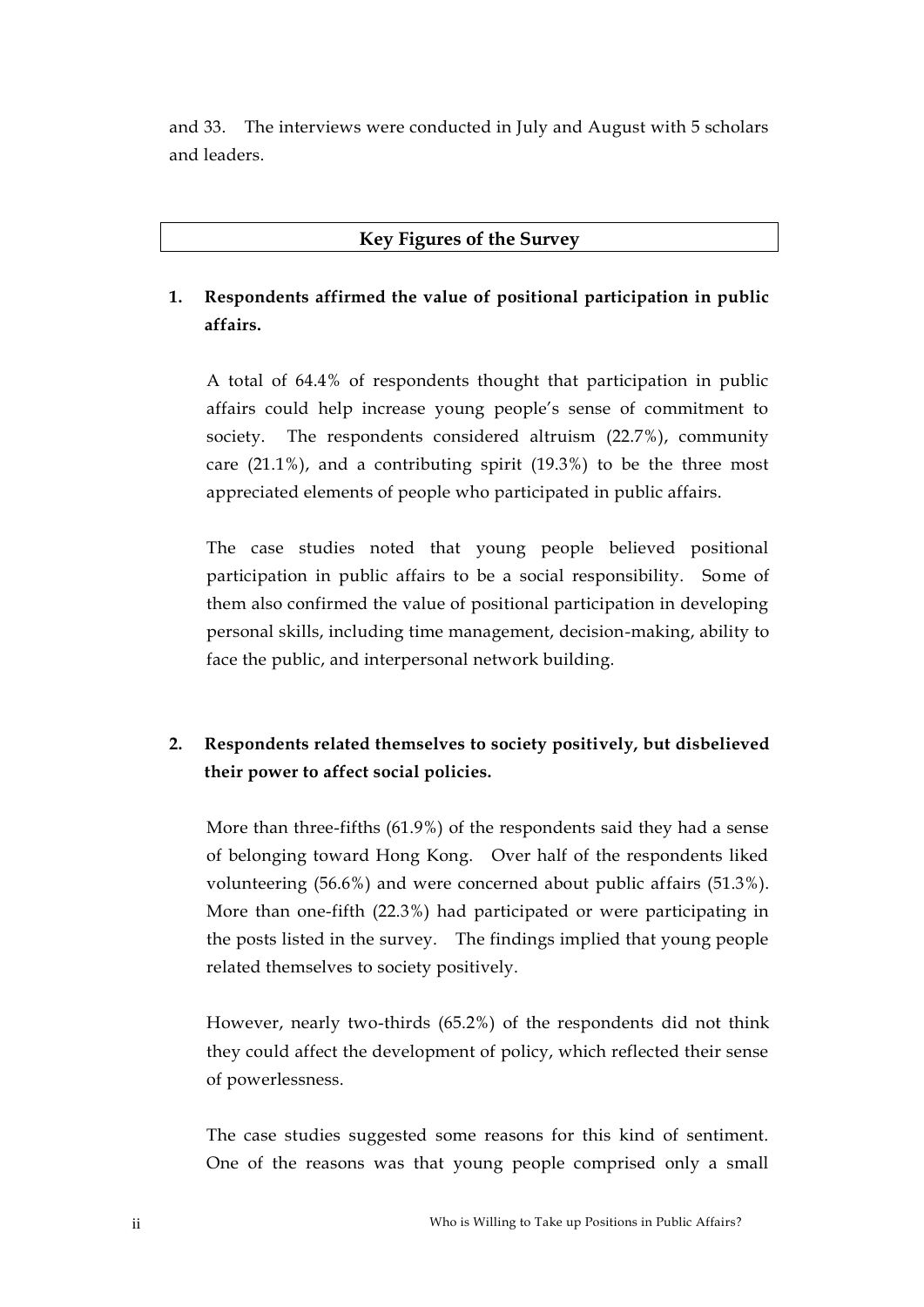proportion in the public advisory and statutory bodies, rendering their voice and opinions powerless. Another reason was that they believed that society doubted the efficacy of young people's participation due to their inexperience.

**3. Respondents were willing to take up positions in public affairs mainly because they hoped to improve society. Personal obstacles were a major consideration that undermined respondents' willingness to participate.**

Over a quarter of respondents (28.2%) indicated they were willing to take up posts in public affairs, with most of them citing that they wanted to improve society (42.5%). This reason outweighed all other possible reasons. Statistically, young people who had taken up posts during their primary or secondary schooling had a greater tendency to show willingness to do so.

For those who thought otherwise (59%), most listed the lack of interest  $(37%)$ , the lack of skills  $(22.7%)$ , the lack of time  $(14.6%)$ , and the lack of understanding (13.1%) as the major reasons. In other words, personal obstacles, not necessarily denial of the value of positional participation, accounted for their unwillingness.

Furthermore, a number of respondents (19.0%) revealed that they did not know how they could take up such posts. Recent data from the Home Affair Bureau indicated that less than 100 citizens per year had showed an interest in participating in government advisory and statutory bodies by filling and mailing their résumés to the Government for inclusion in a centralized database.

The case studies noted that within a competitive society, career development would precede positional participation in public affairs among young people. The inability to take time off work was another obstacle.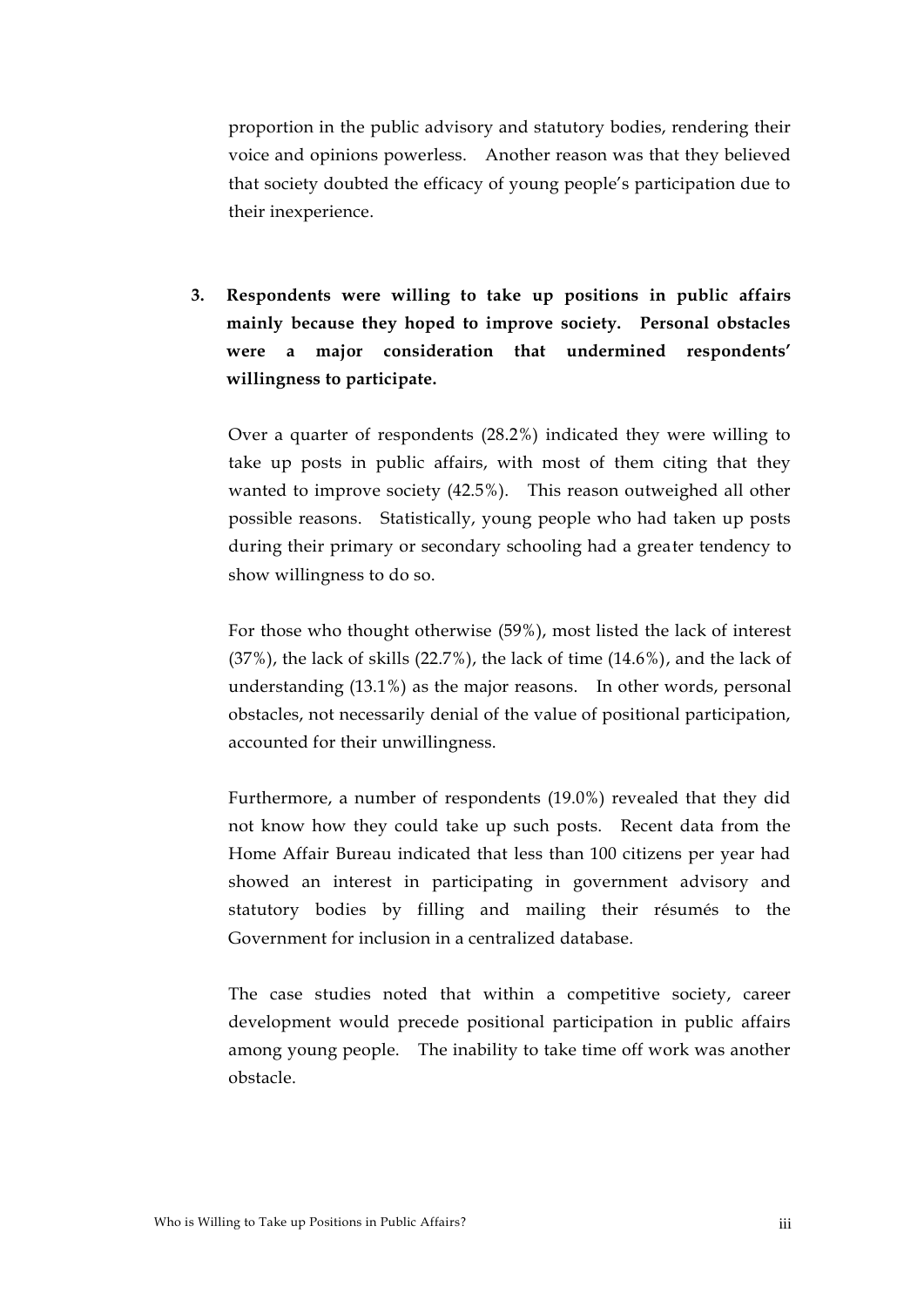**4. Respondents believed that people who took up positions in public affairs should be equipped with certain skills. Respondents wanted to receive related training.** 

Most respondents believed faithfulness (37.0%) and affinity (25.7%) made one suitable for taking up positions in public affairs. More than a quarter of the respondents (28.2%) expressed a desire to receive training to equip themselves with the skills to participate in public affairs.

The case studies showed another important factor for participation in public affairs. Peer recognition was needed as a motivator.

# **5. Respondents showed mistrust toward the government. They were not interested in joining the government. Instead, they thought it would be better to form their own groups to create a greater impact.**

Nearly two-thirds (63.6%) of the respondents did not think that they trusted the government. Statistically, this group was less willing to take up posts in public affairs. With the exception of civil servants (30.0%), respondents were not interested in taking other positions in the government. Over half (51.4%) of the respondents thought that they could have a greater impact by forming their own groups outside the government.

The case studies presented other possible reasons for why young people resisted joining the government. This included poor administration, complicated interpersonal relationships, and lack of transparency in the appointment system.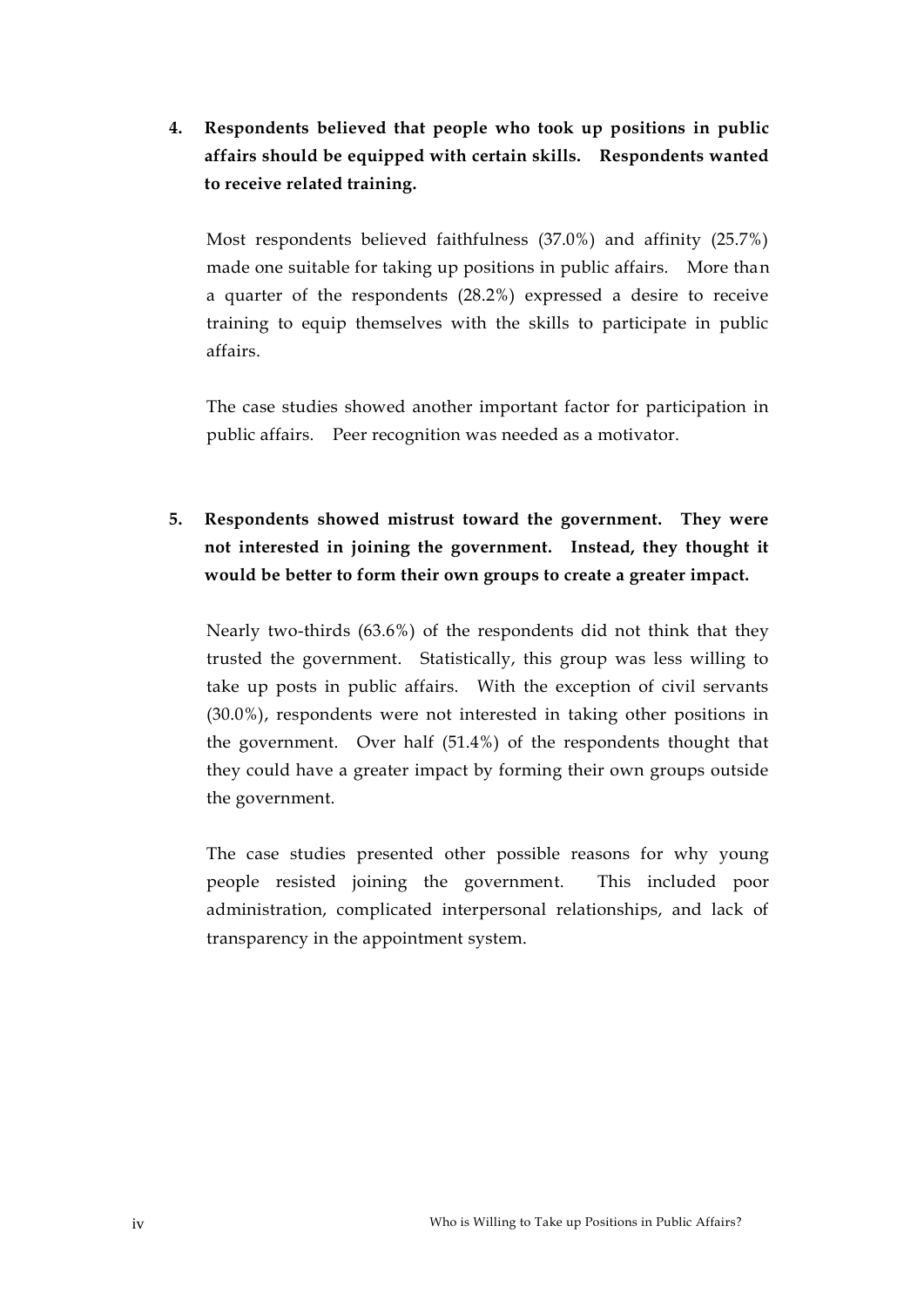#### **Key Findings**

The study came up with the following findings for discussion after integrating data from the survey, case studies, and interviews.

## **1. Young people are positive about serving the community by taking up positional roles. Society should cherish them and help preserve this desire.**

This research shows that young people have a sense of belonging toward Hong Kong. The research also shows that young people like volunteering, and they are concerned about public affairs. They affirm the value of working in public affairs, and some even show willingness to participate. The results reveal that young people relate themselves positively to society and are prepared to participate in it. This has established a good foundation for developing society in a sustainable manner.

Young people have demonstrated this desire through participating in public affairs. The government and society should recognize this and affirm it. They should also help young people unleash their potential while eliminating the obstacles they face.

It is also worth noting that young people have a sense of powerlessness about influencing policies. There is a disparity between the objective belief that participation in public affairs can bring about change and the subjective powerlessness they feel. It is worth investigating the factors that lead to this sense of powerlessness and the consequences it could have should the situation persist or even worsen.

**2. Young people mistrust and have a negative impression of the government, making them reluctant to join the government. The government needs to create more channels of participation for young people and attempt to improve communication and mutual trust between the two sides.**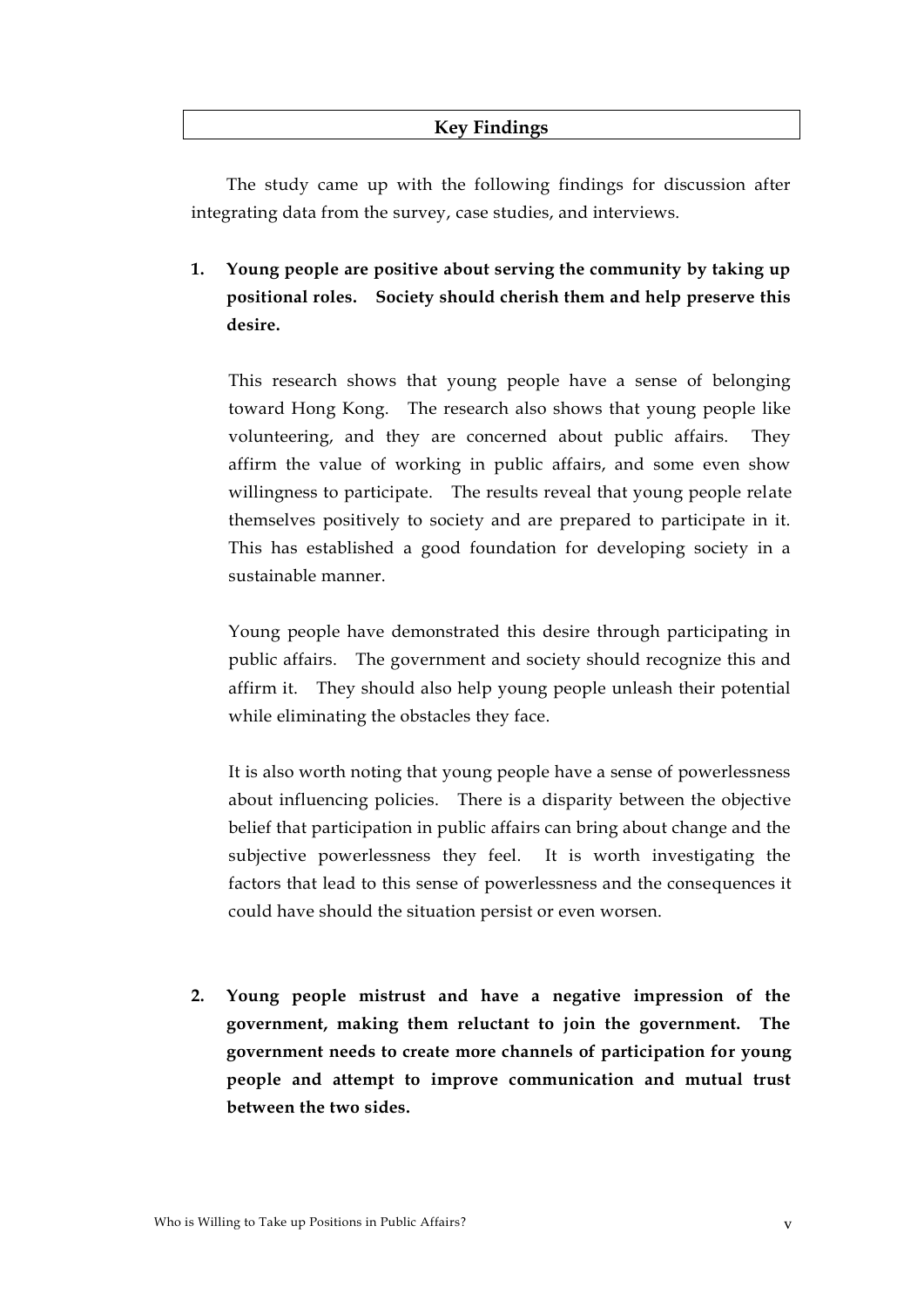This research shows that some young people do not trust the government. Case studies note that young people are discontent about the small proportion of young people in the advisory and statutory bodies, which limits their chances of participation. Additionally, young people are discontent about the lack of transparency of the appointment system. Some young people tend to form their own groups outside the government as a way to have a greater impact.

Young people are creative and full of uniqueness. The government should appreciate their merit by listening and taking their views seriously. By doing so, it could bring about new ideas for policy, which is a source of force for a sustainable society. The government should create more avenues for participation, such as increasing the percentage of young people in the advisory and the statutory bodies, in order to improve communication and mutual trust between young people and the government, as well as to give more opportunities for young people to serve the community through the government.

**3. Due to competition in society, young people have to choose between personal career development and participation in public affairs, resulting in them putting off or even giving up their enthusiasm in taking up posts in public affairs.** 

The increasingly competitive employment and economic environment has made it difficult for young people's personal development. Additionally, young people are at their prime for personal development. It is reasonable for them to give priority to career development. This research shows that young people struggle with managing both career development and positional participation in public affairs. Furthermore, they often feel sorry for not able to arrange time to attend meetings, which can lead to them considering quitting their participation in public affairs. It is always the case that young people choose to put off or even give up participating in public affairs.

As a matter of fact, career development and positional participation in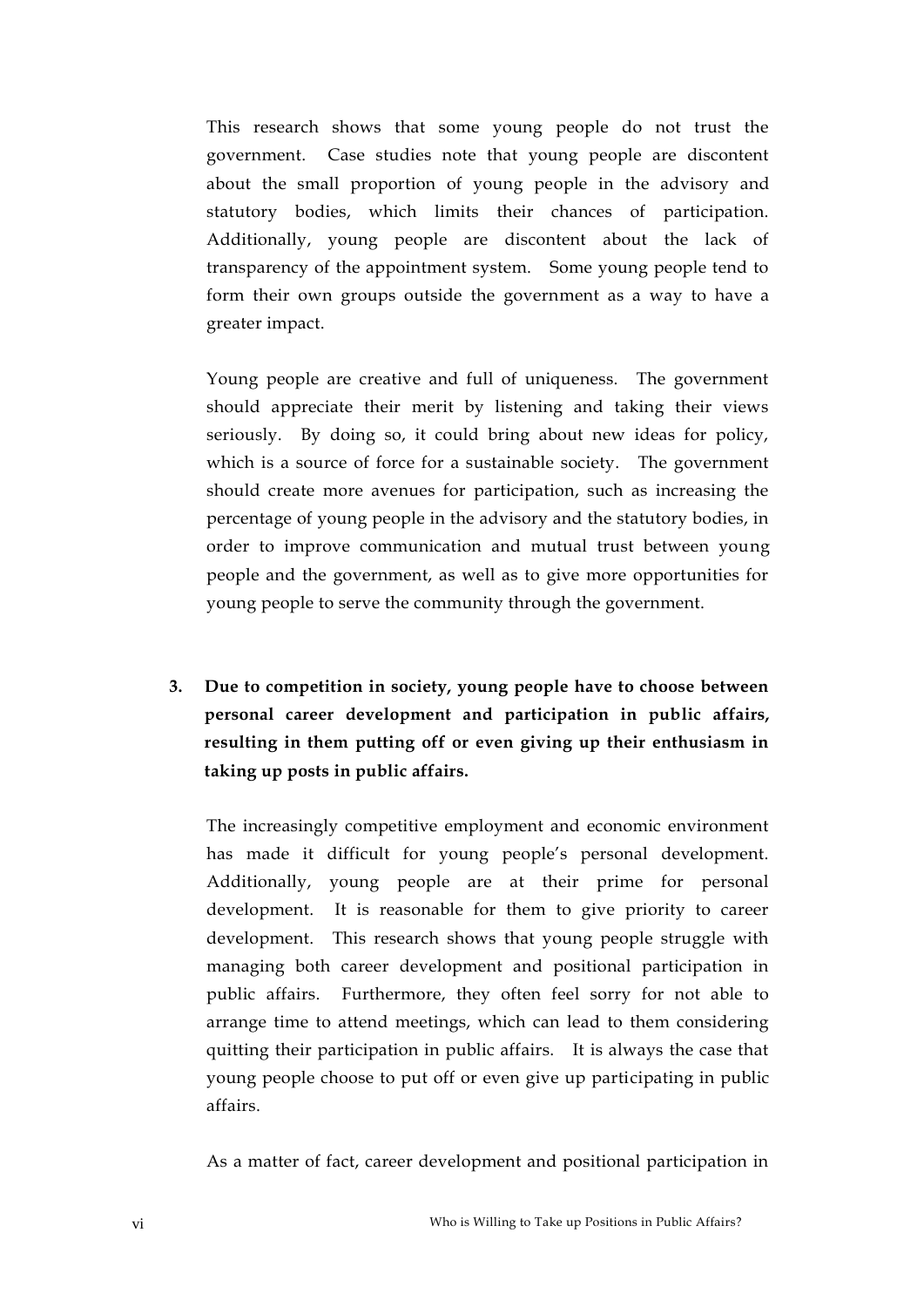public affairs are not mutually exclusive. It is crucial to balance the two. It takes time for young people to gain experience, therefore it is better for young people to start as early as possible if they have the will or the desire to do so.

**4. Some personal obstacles prevent young people from participating in public affairs. Society needs to help young people eliminate these obstacles in order for them to reach their potential. Some young people want training to prepare them for participation in public service.** 

Personal obstacles such as lack of interest, lack of skill, and lack of time stop young people from participating in public affairs.

Participation in public affairs helps young people gain more experience and improve their skills. There is no need for one to be highly trained before participating in public service because one can gain experience and develop skills on the job. Not having the necessary skills should not be a reason against participating in public affairs.

Society should help young people overcome their personal obstacles and also provide them with related training in areas such as communication, teamwork, and critical thinking in order to empower young people to participate in public affairs.

#### **5. Young people need recognition and encouragement from peers.**

Peer recognition is important for young people. If they can gain recognition from peers, it will help encourage young people to participate in public affairs.

However, it is not easy for young people to find like-minded peers. The lack of like-minded peers can lead to a sense of alienation, leading to a decrease in the quality of their social life. Society needs to be concerned with and consider how it can encourage and promote a culture of participation in public affairs among young people.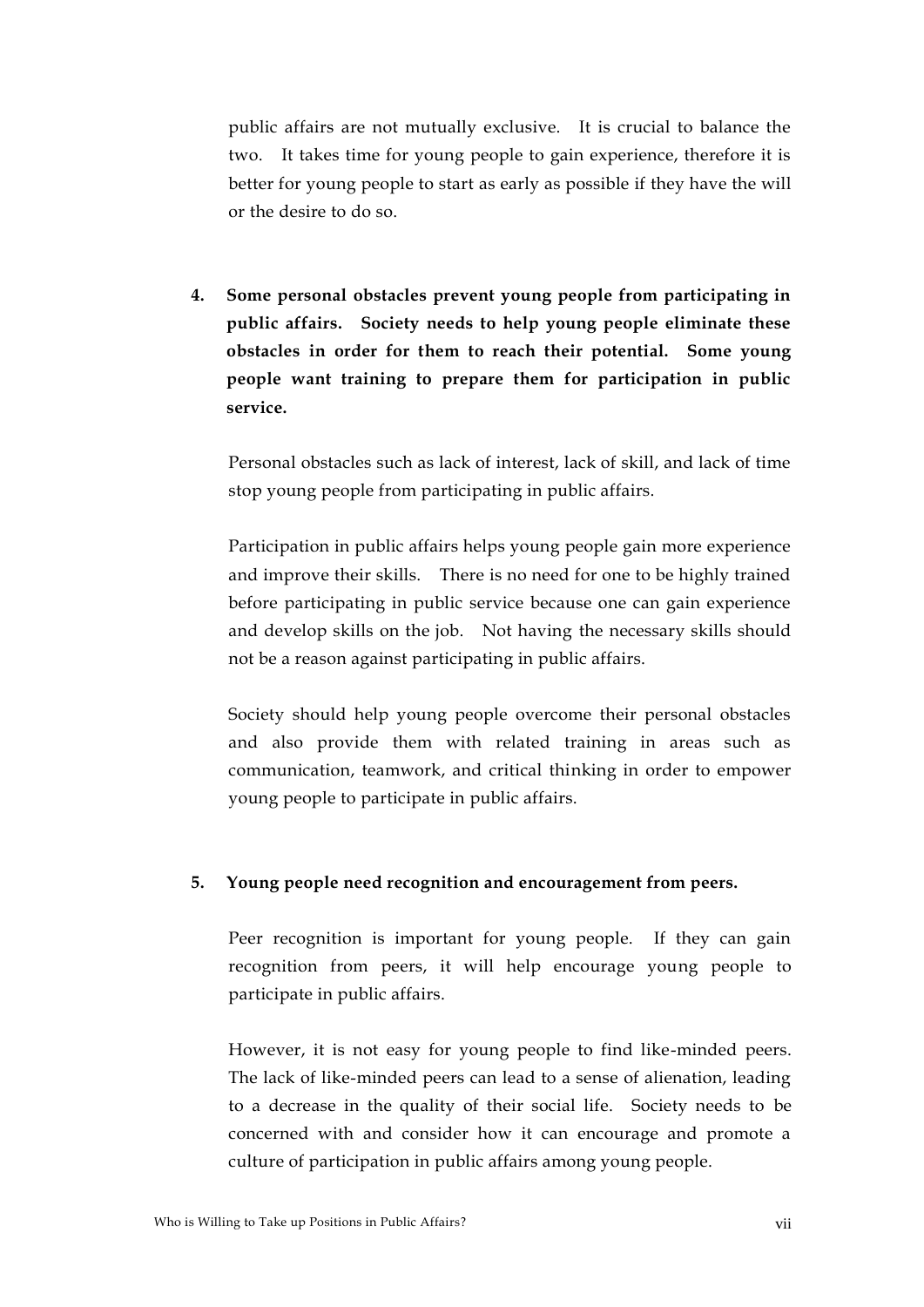#### **Recommendations**

This study proposes the following recommendations.

## **1. Setting up a benchmark for non-official members ages 40 or below in government advisory and statutory bodies.**

When the government appoints non-official members for advisory and statutory bodies, there needs to be a quota for the percentage of members ages 40 or below. This can create more avenues for young people to participate in public affairs and show the level of concern and trust that the government has for young people.

# **2. Promoting a workplace culture that is friendly toward participating in public affairs.**

Some large-scale companies can provide incentives and encourage their employees to participate in public affairs. For instance, they can allow employees to take four hours of leave per month to attend meetings required for the positional participations. This accounts for around 2.5% of a month's working hours.

### **3. Organizing international forums or conferences for young people.**

A forum or conference can provide a platform for like-minded young people from around the world to provide mutual support and share their experiences.

### **4. Starting a platform for dialogue.**

A platform for dialogue between the government, stake-holders, and young people is necessary to enhance mutual understanding. This allows the government to understand young people's vision for Hong Kong's social development. This also helps engage young people in decision-making. This can increase young people's capacity and also narrow the distance between the government and young people, thereby strengthening mutual trust.